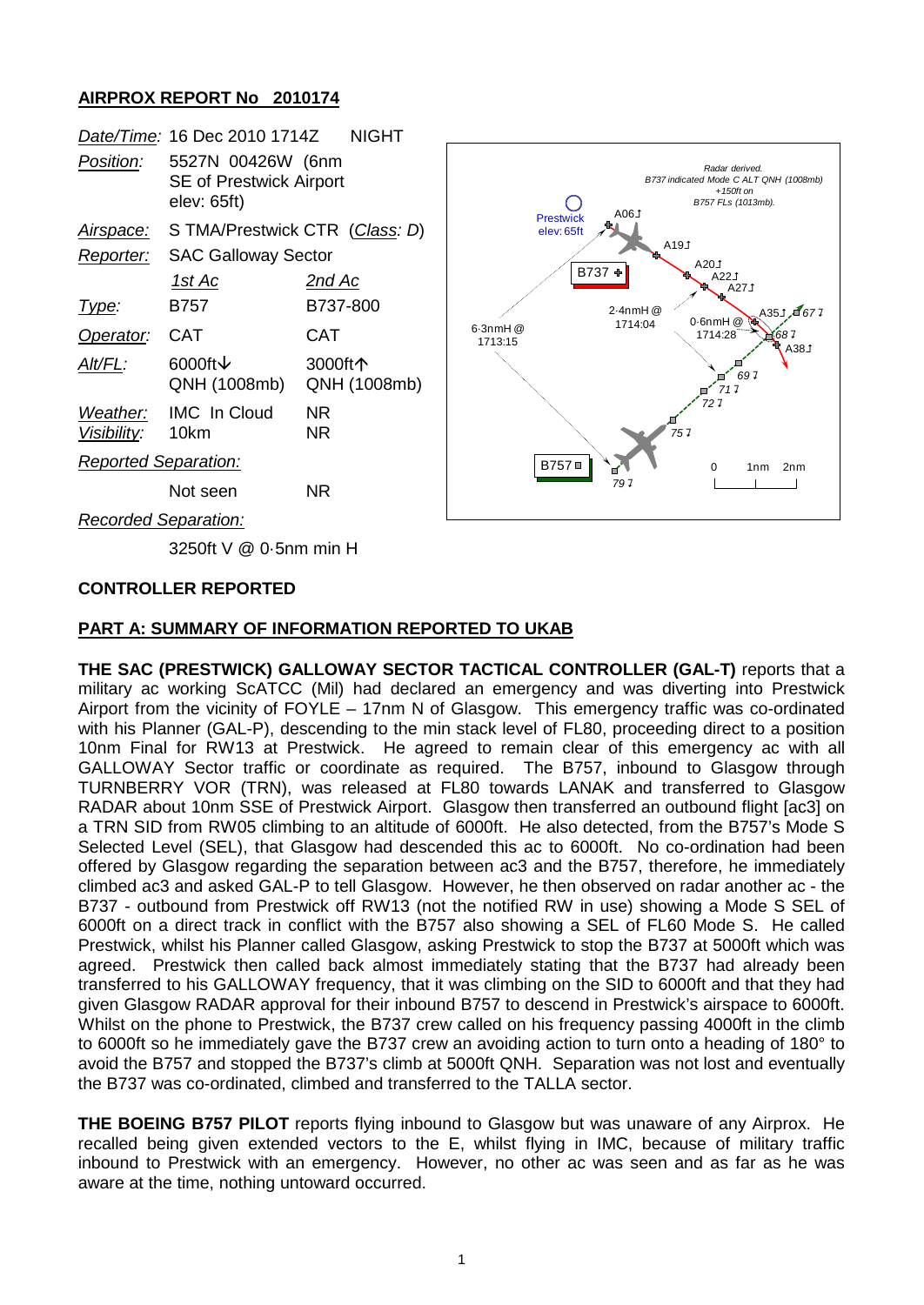**THE BOEING B737-800 PILOT (B737)** reports that the only indication of an impending incident was an ATC instruction to turn preceded by the term 'avoiding action'. They did not receive a TCAS TA or RA and understood from ATC that minimum separation was 2000ft.

**THE PRESTWICK TOWER CONTROLLER (TWR)** reports that he took over the position at 1700UTC with 1 pending departure and no other scheduled traffic until 1950UTC. Some 6min later he answered the ScATCC (Mil) line and was advised of a Tornado that had declared a PAN and was inbound to Prestwick low on fuel. A local Standby was initiated for the safety services at 1710. The B737 departed from RW13 at 1713 after co-ordination with the GAL Sector. About 1min later he advised the APR of the B737's departure via intercom; the APR requested further details which were passed, whereupon the APR intimated the B737 could be passed direct to the GAL Sector. The B737 was duly transferred to GAL-T on 124·825MHz. A few secs later the APR requested that the outbound B737 be given a level restriction of ALT 5000ft, but he advised that the B737 had already been transferred to the GAL Sector.

**THE PRESTWICK APPROACH RADAR CONTROLLER (APR)** reports that he opened the APR position at short notice due to a Tornado that had called a PAN and was now inbound. After taking the Tornado's details from ScATCC (Mil), Glasgow telephoned asking for ALT 6000ft for an inbound that was passing about 3nm E of Prestwick, which was coordinated. GAL Sector was telephoned about the PAN ac to coordinate it entering the TMA. During this call, the B737 departed from RW13 - the RW in use was RW31 - but the VCR ATSA was unable to pass the airborne time to the APR. TWR came through on the intercom with the departure time, but he (the APR) had no details of the B737 and so queried its routeing; since the route was through NEW GALLOWAY NDB (NGY), he did not perceive a conflict. GAL Sector phoned shortly afterwards requesting the B737 be stopped at ALT 5000ft; he requested TWR to do this but the B737 had already been transferred to GAL-T. He immediately phoned GAL Sector to tell them the B737 had been transferred with no level restriction; during the call the B737 crew called GAL-T who stopped the climb at ALT 5000ft and passed an avoiding action turn. The B737 was passing about ALT 3000ft at this time; at no point was vertical separation eroded.

**ATSI** reports that the Airprox occurred in Class D CAS, SE of Prestwick Airport and was reported by the Prestwick Centre (PC) Galloway Tactical controller (GAL-T).

The B737 had departed Prestwick and was in contact with GAL-T on 124.825MHz. The B757 was inbound to Glasgow from Lanzarote and had been transferred to Glasgow APPROACH, having worked the GAL Sector previously. The GAL Sector was being operated by GAL-T and a Planning controller - GAL-P. There were no reported unserviceabilities and the controllers were using Multi Radar Tracking on their situation displays. Transcription of the telephone recordings was not possible due to technical difficulties and the quality of the recording. These issues have been addressed separately with Prestwick by the CAA's Transcription Unit.

Prestwick TOWER (TWR) and APPROACH Procedural (APP) functions were bandboxed in the Tower due to very low traffic levels. The notified runway in use was RW31. At 1704 the B737 crew called TWR on 118.150 MHz requesting start, which was approved and TWR gave RW13 [sic] for departure.

Scottish Military called TWR at 1705 pre-noting a Tornado in a state of emergency and requested a radar-to-visual approach for RW13. The Tornado was accepted by Prestwick at 6000ft. At this time the stand-by controller proceeded to open the Approach Radar (APR) position. In a subsequent conversation between the two units shortly after the ILS was confirmed as operational for RW13, an ETA for the Tornado was given as 1720.

At 1705:20 the B757 crew called GAL-T descending FL110 to be level by GIRVA on a heading of 025°. The B757 was 26.5nm SW of TURNBERRY VOR (TRN). GAL-T instructed the B757 crew to resume their own navigation to TRN, but shortly afterwards instructed the crew to route direct to LANAK.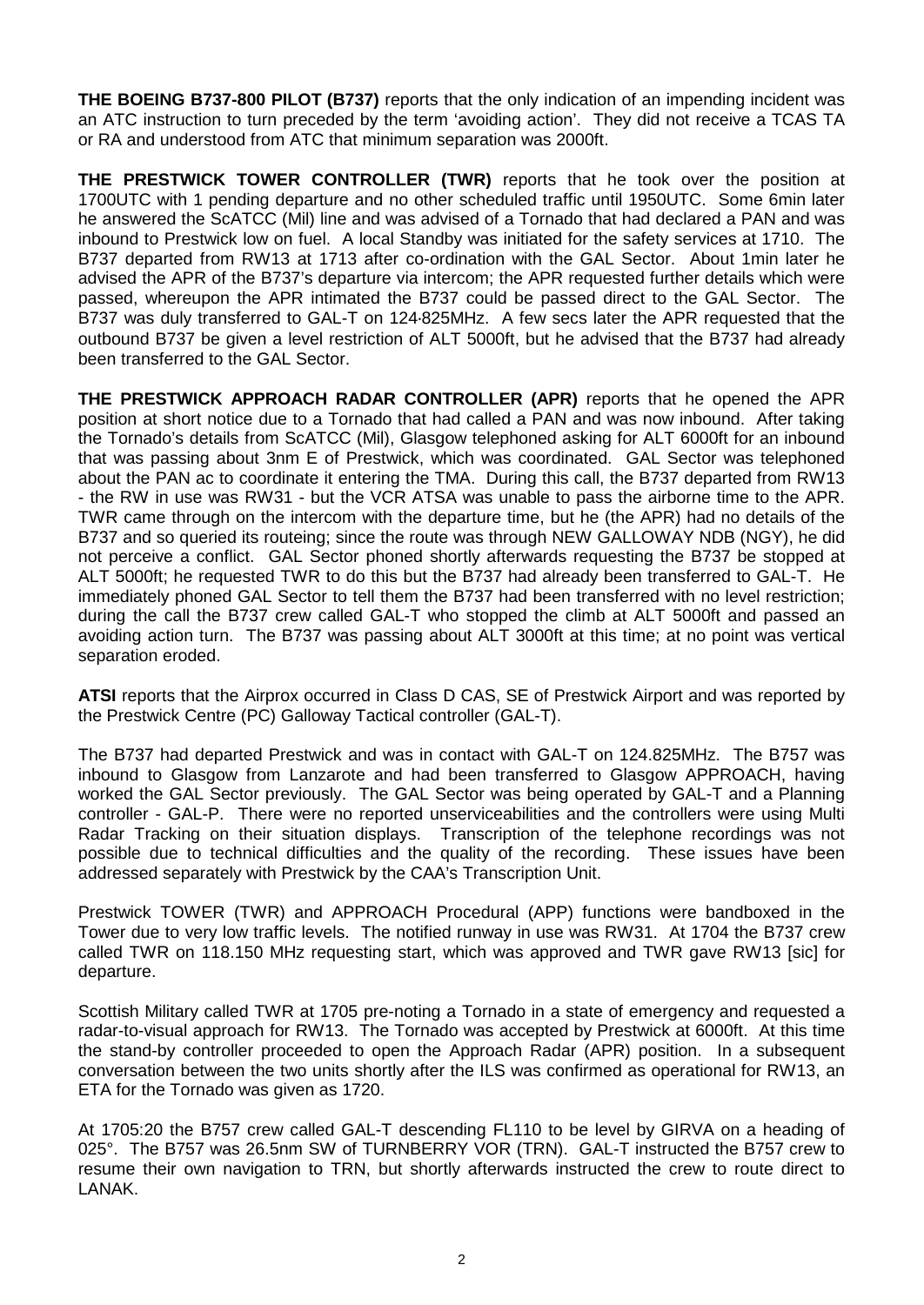The B737 commenced taxi to holding point Juliet for RW13 at 1708:30; Juliet/RW13 is situated a short distance from the terminal building at Prestwick Airport.

At 1709:20 the B757 crew was instructed to descend to FL80. The B757 was 16nm SW of Prestwick on a NE'ly track when it was transferred to Glasgow APPROACH on 119.1MHz at 1710:40.

The B737 crew reported ready at Juliet at 1710:45 and was instructed to line-up and wait. TWR then made a call to the airport's fire service to initiate the local standby for the Tornado; then, at 1711:45 cleared the B737 for take-off. At 1711:44, Glasgow Approach called the APR to point-out the B757 and co-ordinate its descent to 6000ft, which was approved. This was in accordance with agreed procedures as the B757 was above the Prestwick Local Area (defined in Glasgow MATS Part 2 and extending to altitude 6000ft). The B757 was 9nm S of Prestwick.

The B737 appeared on the GAL-T's situation display at 1713:15 passing ALT 600ft QNH (1008mb) with Mode S SEL observed to be set to FL60. At 1713:54, TWR called the APR to enquire if the APR "*wanted*" the B737. This was the first indication to the APR of the departure, which by now was airborne. APR asked which way the B737 was routeing and later reported that there were no details on the outbound at the radar console. ADC replied "*NEW GALLOWAY*" but did not state that the B737 was departing from the 'non-duty' RW13. At 1714:04 APR stated, "*not interested*". TWR transferred the B737 to the GAL Sector at 1714:06 as the ac was climbing through ALT 2200ft. The B757 was in the B737's 2 o'clock range 2.4nm descending through FL71 for ALT 6000ft.

At 1714:09, GAL-T called the APR and asked the controller to stop the B737 at ALT 5000ft, explaining that Glasgow Approach was dropping the B757 to 6000ft and the call terminated. The descent rate of the B757 was observed to be approximately 500ft/min and the ac had approximately 45nm to run for Glasgow's RW05.

At 1714:12, the B737 crew commenced their read-back of the frequency change, during which the land-line between TWR and APR was heard to re-engage. A voice was discernible under the B737's read-back but the content of the message was inaudible. The B737 crew completed the read-back at 1714:17, immediately after which TWR stated (to APR), "*Sorry he's just gone*".

At 1714:25, the APR called-back GAL-T explaining that the B737 had already been transferred to the GAL Sector. GAL-T asked if APR had given Glasgow lower on an inbound. APR replied, "*I've given Glasgow six thousand, yes, sorry the TOWER have just chucked him to you*". By this time the tabular data blocks of both aircraft on the GAL-T's situation display had merged.

The B757 passed through the 12 o'clock of the B737 at a range of 0·6nm at 1714:28. The B737 was climbing through ALT 3500ft QNH (1008mb) as the B757 was descending through FL68, 6nm SE of Prestwick. Horizontal separation reduced to 0.5nm at 1714:32 as the B757 crossed into the B737's 11 o'clock. STCA did not activate on the GAL-T controller's situation display.

[UKAB Note (1): The B757 was displayed at FL068 within the Scottish TMA and the B737 at ALT 3700ft (1008mb) within the Prestwick CTR giving vertical separation of about 3250ft at minimum horizontal separation of 0·5nm.]

As this conversation was taking place the B737 crew called GAL-T passing 3700ft for 6000ft on the NEW GALLOWAY 1L SID. GAL-T interrupted the conversation with APR and, at 1714:39, instructed the B737 crew, *"avoiding action turn right immediately heading south stop climb at 5 thousand feet*". This was read-back accurately by the B737 crew. By 1714:57 the B737's turn onto a southerly heading begins to take effect.

The telephone line to the APR remained open as GAL-T co-ordinated with the GAL-P and at 1715:20 the APR interjected, asking if GAL-T had the B737 on frequency. GAL-T replied, "*affirm"* and the call was terminated. Shortly afterwards the B737 crew was informed they were clear of the traffic and climbed/vectored in accordance with requisite Standing Agreement. The B737 crew later reported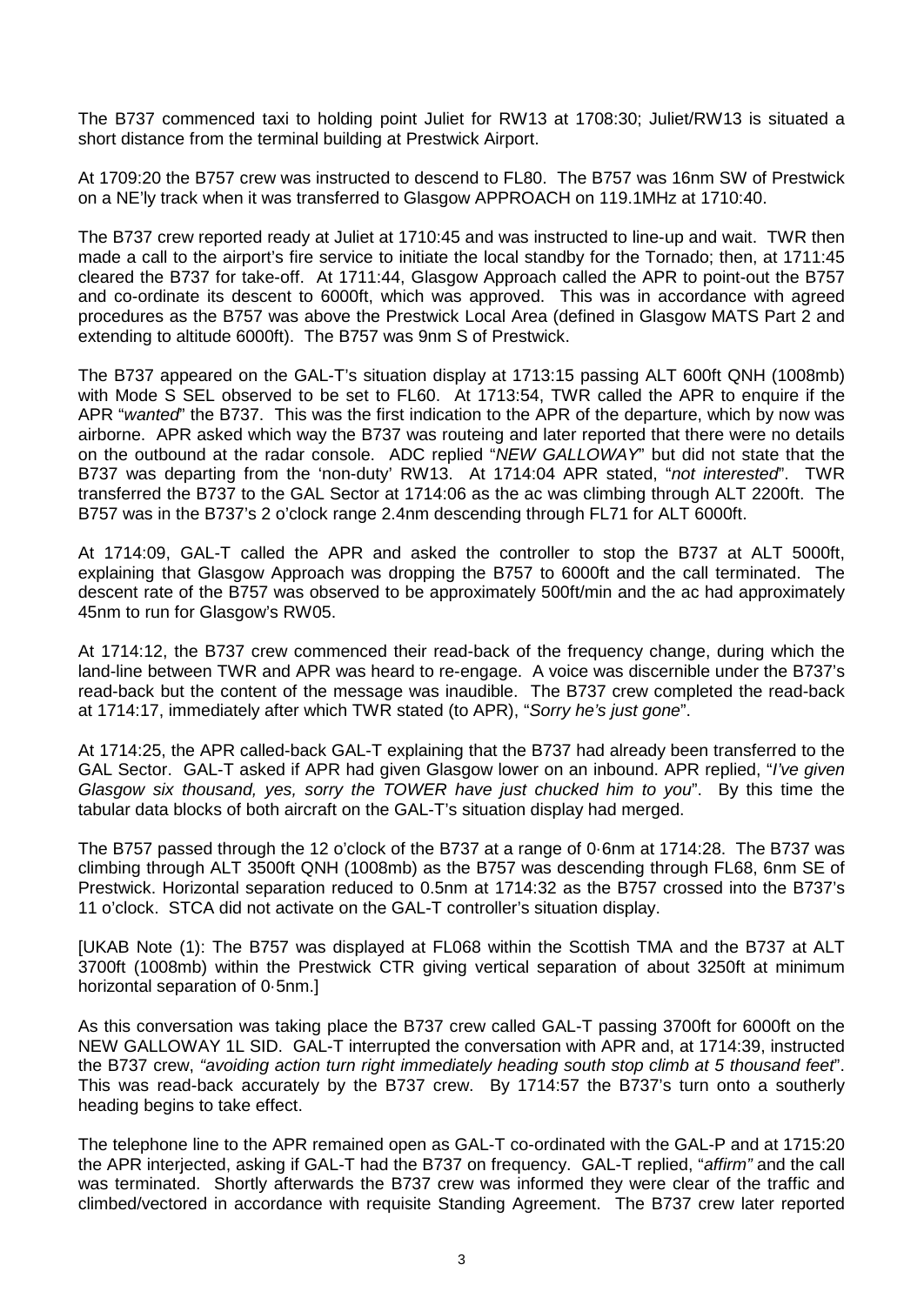that the turn and 'stop climb' instruction was unusual but 'not worth reporting'. The B757 crew continued inbound to Glasgow and subsequently reported being unaware of the Airprox.

GAL Sector and Glasgow Approach followed the published procedures for handling the B757 inbound to Glasgow via TRN – LANAK. Glasgow co-ordinated the descent of the B757 to altitude 6000ft in the Prestwick Local Area as required by unit procedures.

The B737 was cleared to depart from RW13, the non-duty runway, by TWR. Immediately after informing the B737 crew that departure would be from RW13, this RW was allocated to the inbound emergency Tornado and configured accordingly. APR was opened as a separate operational position in anticipation of the Tornado's arrival. However, APR had no details of the B737's imminent departure. Additionally, when TWR requested whether or not APR required to work the B737 on a NEW GALLOWAY SID, the B737's departure from the non-duty runway was not highlighted to the APR. The APR agreed co-ordination with Glasgow for the B757's descent when the APR did not know that the B737 would be departing from the non-duty RW13.

It is likely that the distraction of the inbound Tornado and the short notice opening of the APR position lead to an incomplete transfer of information between TWR and APR with regard to the traffic situation.

Further to GAL-T's request to stop the B737 at 5000ft, the APR's attempts to relay this message to TWR were unsuccessful and the B737 called GAL-T climbing into confliction with the B757. The profiles of both ac were such that there was no loss of separation; however, the sequence of events led the GAL-T controller to believe that safety had been compromised.

Subsequent to this Airprox, appropriate remedial actions were completed at Prestwick in coordination with the CAA Air Traffic Standards Division's Northern Regional Inspectorate.

### **PART B: SUMMARY OF THE BOARD'S DISCUSSIONS**

Information available included reports from the pilots of both ac, transcripts of the relevant RT frequencies, radar video recordings, reports from the air traffic controllers involved and reports from the appropriate ATC authorities.

The B757 crew, descending IMC in cloud, could not see the B737 visually and, at over 3000ft below their ac at the CPA, would have been unconcerned if it was displayed on TCAS. Neither was the B737 pilot concerned it would seem, despite his initial climb being interrupted. Whilst stipulated vertical separation had not been eroded during this encounter there was significant potential for a more serious situation to occur. Some Members were surprised that this incident was reported as an Airprox because of the eventual separation, but the prevailing view was that the reporting GAL-T controller had rightly perceived the seriousness of the occurrence and was justified in raising this as an Airprox.

Controller Members were of the view that if the APR position had not been opened for the inbound Tornado, then the conflict might not have arisen. Neither the oncoming APR, nor the receiving GAL Sector were aware that the B737 would depart from RW13, when the APR agreed to Glasgow's request to descend their B757 to 6000ft within Prestwick's assigned airspace, just as the B737 departed off RW13 climbing to the same altitude. This was a significant factor and the catalyst that initiated the conflict. A CAT pilot Member queried if the B737's departure would have been subject to a 'release' from the APR, but at the time it departed it was the same controller in the VCR that was providing the combined TWR and APP control service, so such a 'release' would not have been sought. Although the combined TWR/APP controller had offered the B737 to the APR when he was opening the position in the ACR, TWR had not mentioned the departure was from other than RW31 and a salutary omission. Therefore, the APR would not have appreciated the potential for a conflict to the SE of the airport and had declined to afford a radar service to the B737 in the erroneous belief the B737 would depart initially to the NW. Plainly, if the APR had been aware the B737 was taking